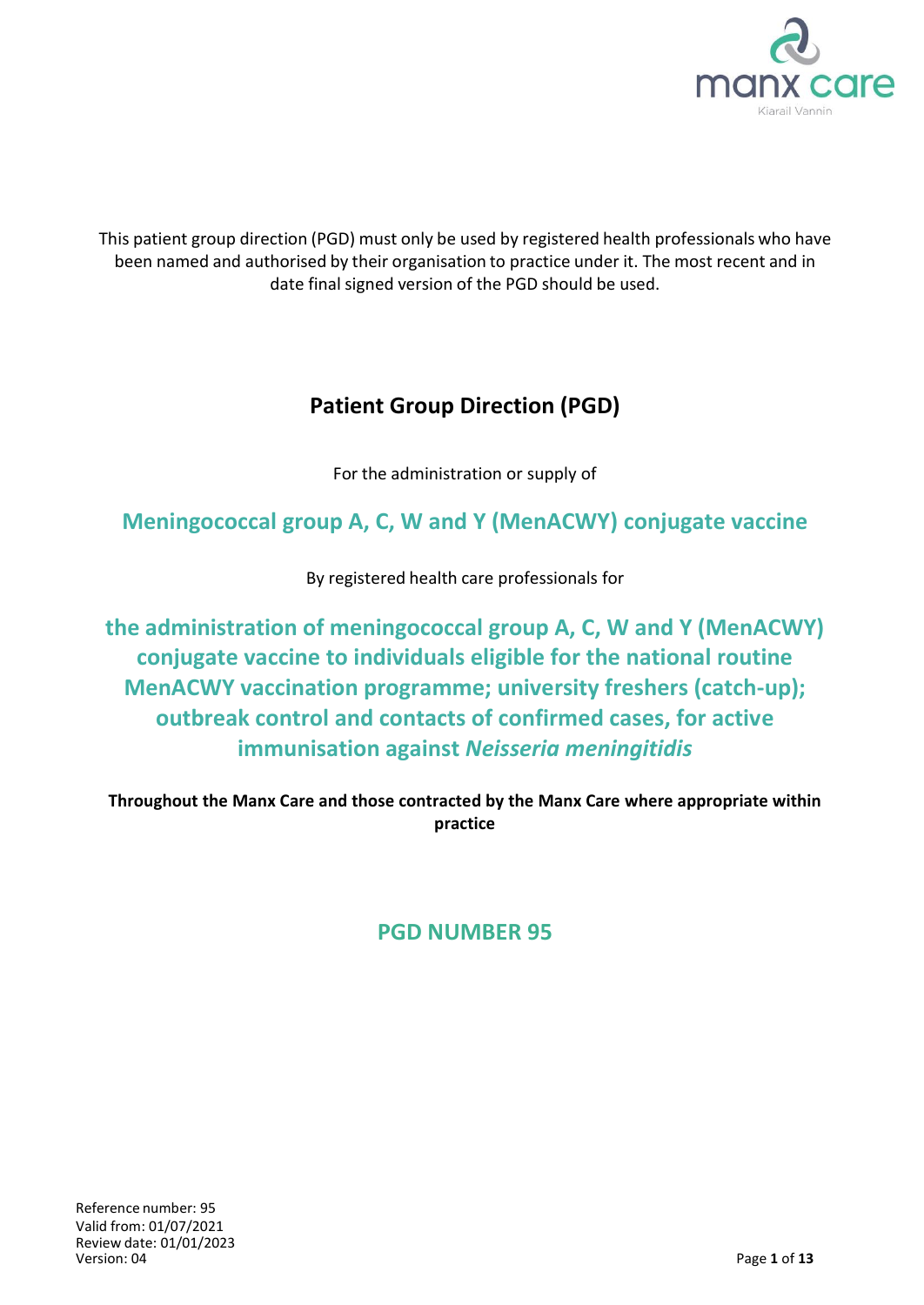# **1. Change History**

| <b>Version</b><br>number | <b>Change Details</b>                                                                                                                                                                                                                                                                                                                                                                                                                                                                                                                                                           | <b>Date</b> |
|--------------------------|---------------------------------------------------------------------------------------------------------------------------------------------------------------------------------------------------------------------------------------------------------------------------------------------------------------------------------------------------------------------------------------------------------------------------------------------------------------------------------------------------------------------------------------------------------------------------------|-------------|
| 01.00                    | New PHE PGD                                                                                                                                                                                                                                                                                                                                                                                                                                                                                                                                                                     | 10/07/15    |
| 02.00                    | PHE MenACWY PGD amended to:<br>remove specific information on individual catch-up cohorts from<br>previous years<br>removal of preferred vaccine choice and related update to off-label<br>$\bullet$<br>section following changes to the Nimenrix® license<br>reference the protocol for ordering storage and handling of<br>$\bullet$<br>vaccines<br>update wording regarding authorisation in line with agreed PHE<br>$\bullet$<br>PGD template changes<br>include minor rewording, layout and formatting changes for clarity<br>and consistency with other PHE PGD templates | 04/05/17    |
| 03.00                    | PHE MenACWY PGD amended to:<br>include additional healthcare practitioners in Section 3<br>refer to vaccine incident guidelines in off-label and storage sections<br>remove the exclusion of individuals who are at increased risk of<br>invasive meningococcal infection and redirect from the inclusion<br>criteria to the MenACWY Risk Groups PGD where applicable<br>extend expiry date through to the end of the school year (end of<br>$\bullet$<br>July)<br>include minor rewording, layout and formatting changes for clarity<br>and consistency with other PHE PGDs    | 20/02/19    |
| 04.00                    | PHE MenACWY PGD amended to:<br>include minor rewording, layout and formatting changes for clarity<br>$\bullet$<br>and consistency with other PHE PGDs and updated references                                                                                                                                                                                                                                                                                                                                                                                                    | 14/06/21    |
|                          |                                                                                                                                                                                                                                                                                                                                                                                                                                                                                                                                                                                 |             |

# **2. Medicines practice guideline 2:** *Patient group directions*

Refer to the relevant sections of NICE medicines practice guideline 2: *Patient group directions* as stated in the blank template notes. For further information about PGD signatories, see the NHS and Manx Care PGD website FAQs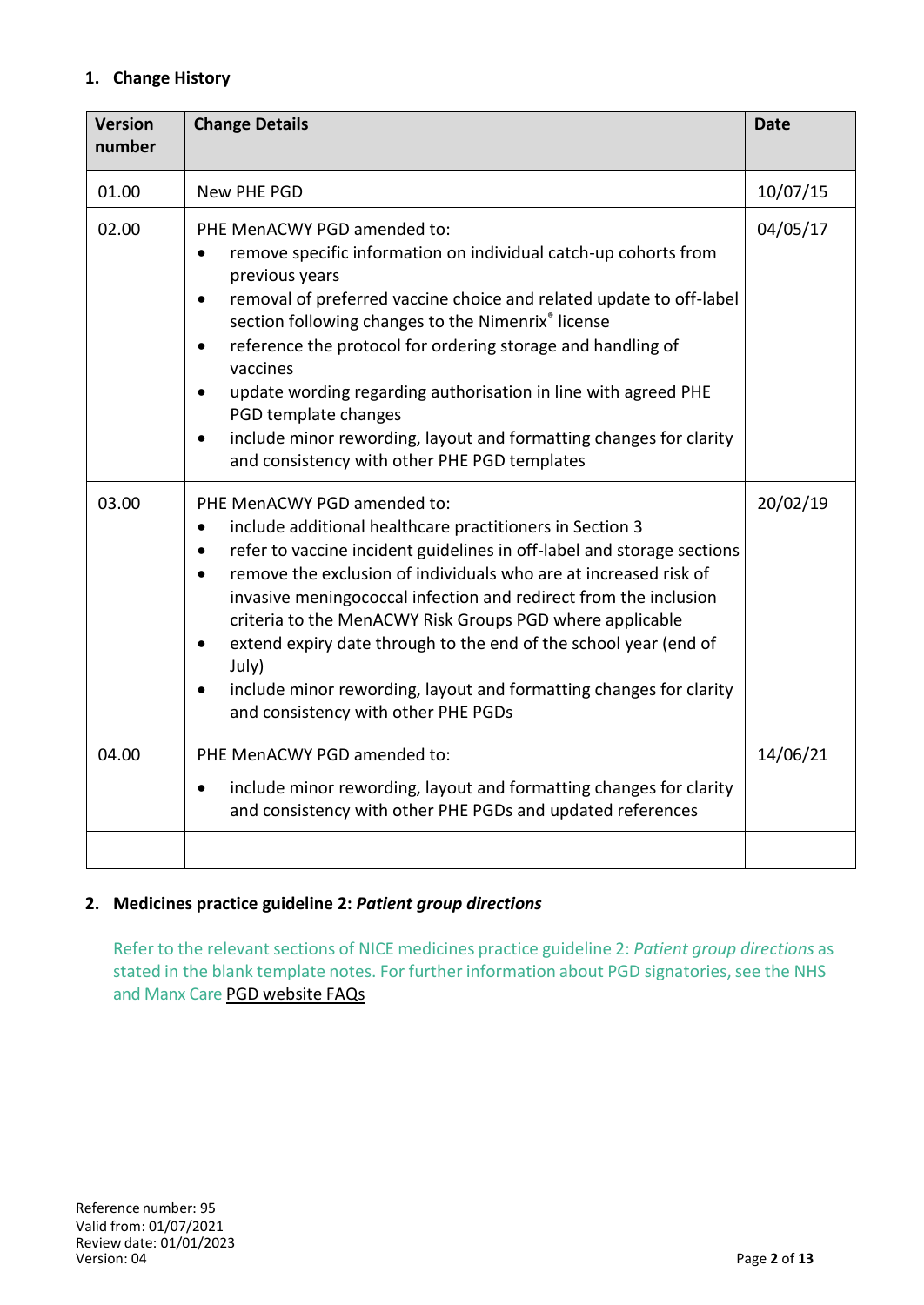#### **3. PGD development**

Refer to the NICE PGD competency framework for people developing PGDs

| Job Title & organisation           | <b>Name</b> | <b>Signature</b> | <b>Date</b> |
|------------------------------------|-------------|------------------|-------------|
| Author of the PGD                  |             |                  |             |
| Member of the PGD<br>working group |             |                  |             |

#### **4. PGD authorisation**

Refer to the NICE PGD competency framework for people authorising PGDs

| <b>Job Title</b>                                             | <b>Name</b> | Signature | <b>Date</b> |
|--------------------------------------------------------------|-------------|-----------|-------------|
| <b>Medical Director</b>                                      |             |           |             |
| Chief Pharmacist/<br><b>Pharmaceutical Adviser</b>           |             |           |             |
| Senior Paramedic                                             |             |           |             |
| Director of Nursing                                          |             |           |             |
| <b>GP Adviser</b>                                            |             |           |             |
| Senior Microbiologist<br>(if PGD contains<br>antimicrobials) |             |           |             |

### **5. PGD adoption by the provider**

Refer to the NICE PGD competency framework for people authorising PGDs

| Job title and<br>organisation | <b>Signature</b> | <b>Date</b> | Applicable or not<br>applicable to area |
|-------------------------------|------------------|-------------|-----------------------------------------|
|                               |                  |             |                                         |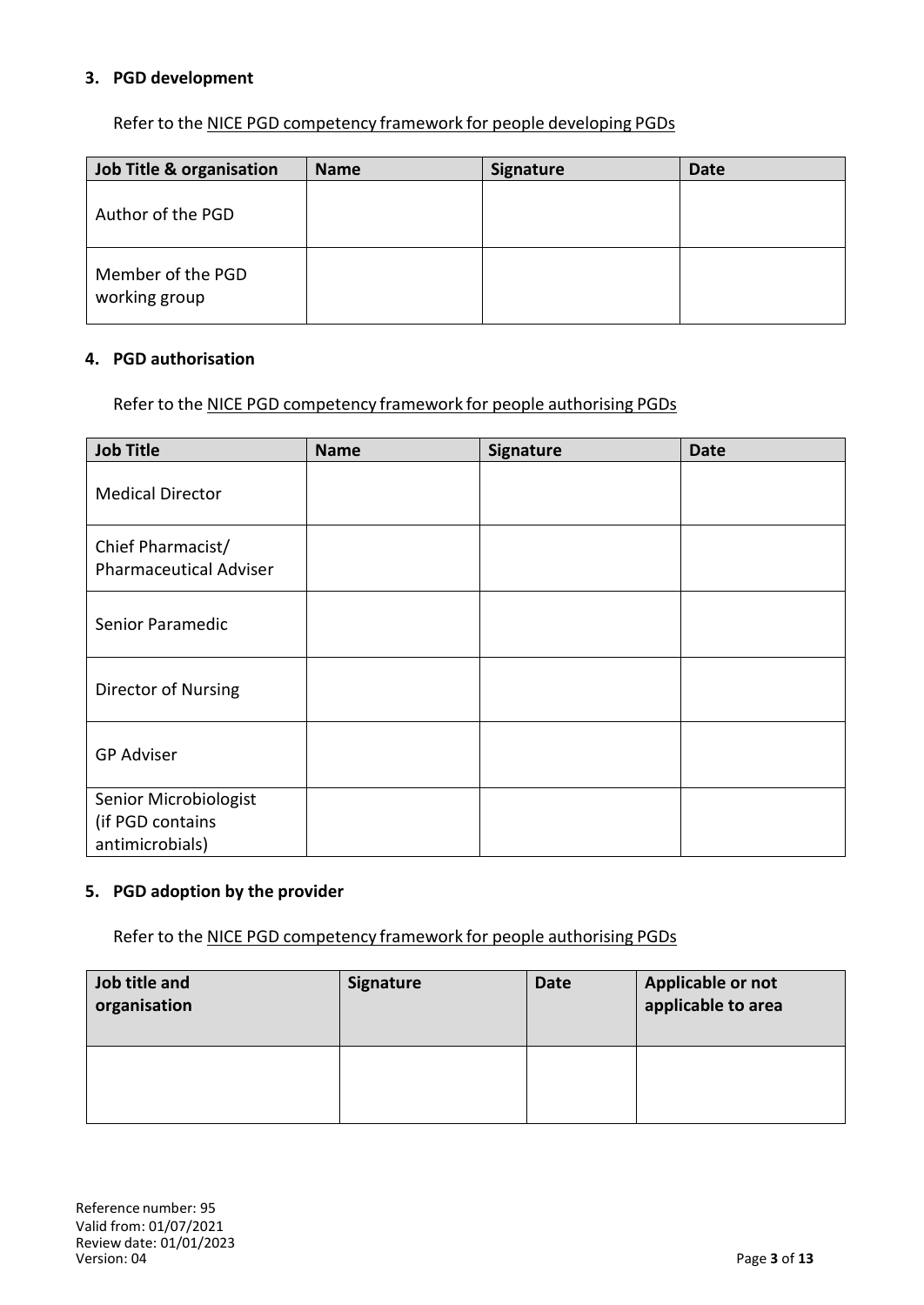# **6. Training and competency of registered healthcare professionals, employed or contracted by the Manx Care, GP practice or Hospice**

|                                                        | Requirements of registered Healthcare professionals working<br>under the PGD                                                                                                                                                                                                                                                                                                                                                                                                                                                                                                                                                                                                                                                                                                                |
|--------------------------------------------------------|---------------------------------------------------------------------------------------------------------------------------------------------------------------------------------------------------------------------------------------------------------------------------------------------------------------------------------------------------------------------------------------------------------------------------------------------------------------------------------------------------------------------------------------------------------------------------------------------------------------------------------------------------------------------------------------------------------------------------------------------------------------------------------------------|
| <b>Qualifications and</b><br>professional registration | Registered healthcare professionals, working within or contracted<br>by the Manx Care, GP practice or Hospice who are permitted staff<br>groups outlined within the current PGD policy                                                                                                                                                                                                                                                                                                                                                                                                                                                                                                                                                                                                      |
|                                                        | Additionally practitioners:<br>must be familiar with the vaccine product and alert to changes<br>in the Summary of Product Characteristics (SPC), Immunisation<br>Against Infectious Disease ('The Green Book'), and national and<br>local immunisation programmes<br>must have undertaken training appropriate to this PGD as<br>$\bullet$<br>required by local policy and in line with the National Minimum<br><b>Standards and Core Curriculum for Immunisation Training</b><br>must be competent to undertake immunisation and to discuss<br>٠<br>issues related to immunisation<br>must be competent in the handling and storage of vaccines, and<br>$\bullet$<br>management of the 'cold chain'<br>must be competent in the recognition and management of<br>$\bullet$<br>anaphylaxis |
|                                                        | Practitioners must ensure they are up to date with relevant issues<br>and clinical skills relating to immunisation and management of<br>anaphylaxis, with evidence of appropriate Continued Professional<br>Development (CPD).                                                                                                                                                                                                                                                                                                                                                                                                                                                                                                                                                              |
| <b>Initial training</b>                                | Knowledge of current guidelines and the administration of the<br>$\bullet$<br>drug specified in this PGD/BNF and of the inclusion and<br>exclusion criteria<br>Training which enables the practitioner to make a clinical<br>٠<br>assessment to establish the need for the medication covered by<br>this PGD<br>Local training in the use of PGD's<br>$\bullet$                                                                                                                                                                                                                                                                                                                                                                                                                             |
| Competency<br>assessment                               | Staff will be assessed on their knowledge of drugs and clinical<br>assessment as part the competency framework for registered<br>health professionals using PGD's                                                                                                                                                                                                                                                                                                                                                                                                                                                                                                                                                                                                                           |
| <b>Ongoing training and</b><br>competency              | The registered health care professionals should make sure they are<br>aware of any changes to the recommendations for this medication;<br>it is the responsibility of the registered health care professionals to<br>keep up to date with continuing professional development. PGD<br>updates will be held every two years                                                                                                                                                                                                                                                                                                                                                                                                                                                                  |

Refer to the NICE PGD competency framework for health professionals using PGDs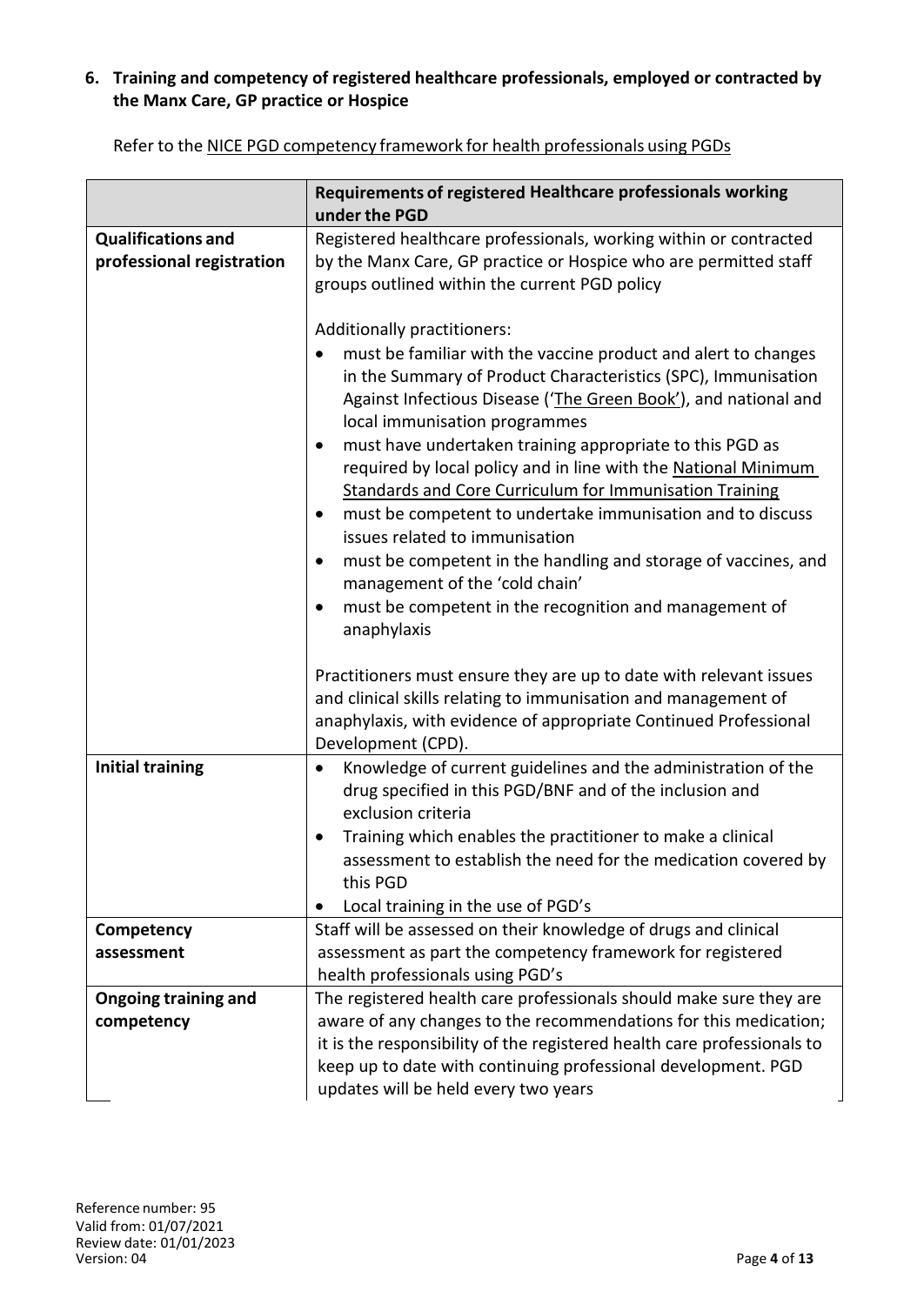# **7. Clinical Conditions**

| <b>Clinical condition or</b>        | Indicated for the active immunisation of individuals, detailed in                                                                                                                                                                                                                                                                                                                                                                                                                                                                                                                                                                                                                                                                                                                                                                                                                                                                                                                                                                                                                                                                                                                                                                                                                                                                                                                                                                                                                                                                                                                                                                                     |
|-------------------------------------|-------------------------------------------------------------------------------------------------------------------------------------------------------------------------------------------------------------------------------------------------------------------------------------------------------------------------------------------------------------------------------------------------------------------------------------------------------------------------------------------------------------------------------------------------------------------------------------------------------------------------------------------------------------------------------------------------------------------------------------------------------------------------------------------------------------------------------------------------------------------------------------------------------------------------------------------------------------------------------------------------------------------------------------------------------------------------------------------------------------------------------------------------------------------------------------------------------------------------------------------------------------------------------------------------------------------------------------------------------------------------------------------------------------------------------------------------------------------------------------------------------------------------------------------------------------------------------------------------------------------------------------------------------|
| situation to which this             | the inclusion criteria, against Neisseria Meningitidis Group A, C, W                                                                                                                                                                                                                                                                                                                                                                                                                                                                                                                                                                                                                                                                                                                                                                                                                                                                                                                                                                                                                                                                                                                                                                                                                                                                                                                                                                                                                                                                                                                                                                                  |
| <b>PGD applies</b>                  | and Y in accordance with the recommendations given in Chapter                                                                                                                                                                                                                                                                                                                                                                                                                                                                                                                                                                                                                                                                                                                                                                                                                                                                                                                                                                                                                                                                                                                                                                                                                                                                                                                                                                                                                                                                                                                                                                                         |
|                                     | 22 of Immunisation Against Infectious Disease: 'The Green Book'                                                                                                                                                                                                                                                                                                                                                                                                                                                                                                                                                                                                                                                                                                                                                                                                                                                                                                                                                                                                                                                                                                                                                                                                                                                                                                                                                                                                                                                                                                                                                                                       |
|                                     | and Guidance for Public Health Management of Meningococcal                                                                                                                                                                                                                                                                                                                                                                                                                                                                                                                                                                                                                                                                                                                                                                                                                                                                                                                                                                                                                                                                                                                                                                                                                                                                                                                                                                                                                                                                                                                                                                                            |
|                                     | Disease in the UK                                                                                                                                                                                                                                                                                                                                                                                                                                                                                                                                                                                                                                                                                                                                                                                                                                                                                                                                                                                                                                                                                                                                                                                                                                                                                                                                                                                                                                                                                                                                                                                                                                     |
| <b>Inclusion criteria</b>           | Individuals who are:<br>$\bullet$                                                                                                                                                                                                                                                                                                                                                                                                                                                                                                                                                                                                                                                                                                                                                                                                                                                                                                                                                                                                                                                                                                                                                                                                                                                                                                                                                                                                                                                                                                                                                                                                                     |
|                                     | eligible for routine MenACWY immunisation, that is the whole<br>$\bullet$<br>birth cohort in school year 9 and/or 10 as per national<br>recommendations and local delivery of concurrent adolescent<br>immunisations including Td/IPV<br>eligible for routine MenACWY conjugate vaccine, born on or<br>$\bullet$<br>after 1 Sep 1996 and until their 25th birthday, who have<br>missed the routine vaccination offer in year 9 or year 10, and<br>have unknown or incomplete MenACWY vaccination history<br>(Note: this includes individuals in catch-up cohorts)<br>aged 10 years to less than 25 years with an incomplete or<br>$\bullet$<br>unknown MenC vaccination history<br>prospective students up to 25 years of age who are entering<br>university for the first time and who have not received a dose<br>of MenACWY conjugate vaccine after their tenth birthday<br>Note: Vaccination should be offered before they enrol or as<br>$\bullet$<br>soon as possible thereafter, ideally at least two weeks before<br>attending university to ensure timely protection.<br>a close contact of a confirmed case of Neisseria meningitidis<br>$\bullet$<br>group A, C, W or Y disease<br>in a cohort recommended MenACWY immunisation following<br>a local outbreak of Neisseria meningitidis and specific advice<br>from Public Health England and the local Health Protection<br>Team<br>Note: Individuals with an underlying medical condition which<br>puts them at increased risk from Neisseria meningitidis, such<br>as individuals with asplenia, splenic dysfunction or<br>complement disorders (including those on, or due to receive, |
|                                     | complement inhibitor treatment such as eculizumab), may                                                                                                                                                                                                                                                                                                                                                                                                                                                                                                                                                                                                                                                                                                                                                                                                                                                                                                                                                                                                                                                                                                                                                                                                                                                                                                                                                                                                                                                                                                                                                                                               |
|                                     | require additional 'routine' vaccination outside the inclusion                                                                                                                                                                                                                                                                                                                                                                                                                                                                                                                                                                                                                                                                                                                                                                                                                                                                                                                                                                                                                                                                                                                                                                                                                                                                                                                                                                                                                                                                                                                                                                                        |
|                                     | criteria for this PGD - see MenACWY Risk Groups PGD and                                                                                                                                                                                                                                                                                                                                                                                                                                                                                                                                                                                                                                                                                                                                                                                                                                                                                                                                                                                                                                                                                                                                                                                                                                                                                                                                                                                                                                                                                                                                                                                               |
|                                     | Chapter 7 of 'The Green Book'.                                                                                                                                                                                                                                                                                                                                                                                                                                                                                                                                                                                                                                                                                                                                                                                                                                                                                                                                                                                                                                                                                                                                                                                                                                                                                                                                                                                                                                                                                                                                                                                                                        |
| Criteria for exclusion <sup>1</sup> | Individuals for whom no valid consent has been received.                                                                                                                                                                                                                                                                                                                                                                                                                                                                                                                                                                                                                                                                                                                                                                                                                                                                                                                                                                                                                                                                                                                                                                                                                                                                                                                                                                                                                                                                                                                                                                                              |
|                                     | Individuals who:                                                                                                                                                                                                                                                                                                                                                                                                                                                                                                                                                                                                                                                                                                                                                                                                                                                                                                                                                                                                                                                                                                                                                                                                                                                                                                                                                                                                                                                                                                                                                                                                                                      |
|                                     | have had a confirmed anaphylactic reaction to a previous dose                                                                                                                                                                                                                                                                                                                                                                                                                                                                                                                                                                                                                                                                                                                                                                                                                                                                                                                                                                                                                                                                                                                                                                                                                                                                                                                                                                                                                                                                                                                                                                                         |
|                                     | of the vaccine                                                                                                                                                                                                                                                                                                                                                                                                                                                                                                                                                                                                                                                                                                                                                                                                                                                                                                                                                                                                                                                                                                                                                                                                                                                                                                                                                                                                                                                                                                                                                                                                                                        |
|                                     | have had a confirmed anaphylactic reaction to any constituent<br>$\bullet$                                                                                                                                                                                                                                                                                                                                                                                                                                                                                                                                                                                                                                                                                                                                                                                                                                                                                                                                                                                                                                                                                                                                                                                                                                                                                                                                                                                                                                                                                                                                                                            |

 $1$  Exclusion under this PGD does not necessarily mean the medication is contraindicated, but it would be outside its remit and another form of authorisation will be required.

 $\ddot{\phantom{a}}$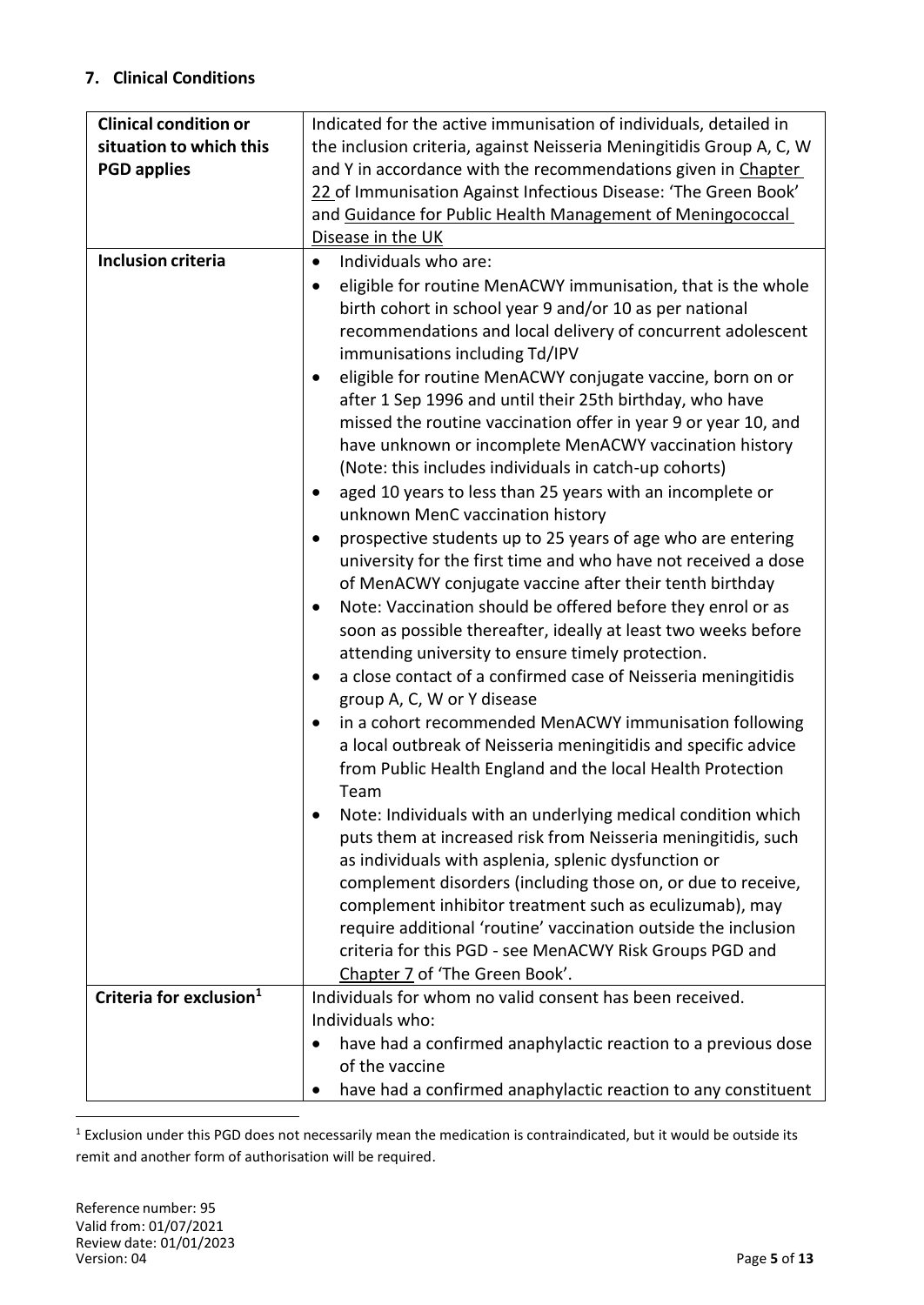|                                  | or excipient of the vaccine, including diphtheria toxoid, CRM<br>197 carrier protein (Menveo <sup>®</sup> ), tetanus toxoid (Nimenrix <sup>®</sup> ) |
|----------------------------------|------------------------------------------------------------------------------------------------------------------------------------------------------|
|                                  | have previously received MenACWY conjugate vaccine when<br>٠                                                                                         |
|                                  | over 10 years old, with the exception of contacts of confirmed<br>Neisseria meningitidis group A, C, W or Y infection                                |
|                                  | require vaccination for occupational health reasons, such as<br>$\bullet$                                                                            |
|                                  | laboratory workers working with meningococci                                                                                                         |
|                                  | require vaccination for the purpose of travel<br>٠                                                                                                   |
|                                  | are suffering from acute severe febrile illness (the presence of<br>$\bullet$                                                                        |
|                                  | a minor illness without fever or systemic upset is not a                                                                                             |
|                                  | contraindication for immunisation)                                                                                                                   |
| <b>Cautions (including any</b>   | The immunogenicity of the vaccine could be reduced in<br>$\bullet$                                                                                   |
| relevant action to be            | immunosuppressed subjects. Vaccination should proceed.                                                                                               |
| taken)                           | However, re-immunisation may need to be considered.                                                                                                  |
|                                  | Syncope (fainting) can occur following, or even before, any                                                                                          |
|                                  | vaccination especially in adolescents as a psychogenic                                                                                               |
|                                  | response to the needle injection. This can be accompanied by                                                                                         |
|                                  | several neurological signs such as transient visual disturbance,                                                                                     |
|                                  | paraesthesia and tonic-clonic limb movements during                                                                                                  |
|                                  | recovery. It is important that procedures are in place to avoid                                                                                      |
|                                  | injury from faints.                                                                                                                                  |
| <b>Arrangements for referral</b> | Patient should be referred to a more experienced clinical                                                                                            |
| for medical advice               | practitioner for further assessment                                                                                                                  |
| Action to be taken if            | Patient should be referred to a more experienced clinical<br>$\bullet$                                                                               |
| patient excluded                 | practitioner for further assessment                                                                                                                  |
|                                  | Individuals who have received MenACWY conjugate vaccine<br>$\bullet$                                                                                 |
|                                  | over the age of 10 years do not routinely require further                                                                                            |
|                                  | MenACWY immunisation with the exception of contacts of                                                                                               |
|                                  | confirmed Neisseria meningitidis group A, C, W or Y infection.                                                                                       |
|                                  | Contacts should be offered an appropriate meningococcal<br>sero-group containing vaccine if not received in the preceding                            |
|                                  | 12 months                                                                                                                                            |
|                                  | Individuals requiring vaccination for occupational health<br>$\bullet$                                                                               |
|                                  | reasons, such as laboratory workers working with                                                                                                     |
|                                  | meningococci, should be referred to their occupational health                                                                                        |
|                                  | service provider for vaccination                                                                                                                     |
|                                  | Individuals requiring vaccination solely for the purpose of<br>$\bullet$                                                                             |
|                                  | travel are not covered by this PGD and should be referred to,                                                                                        |
|                                  | or immunised as part of, a travel immunisation service.                                                                                              |
|                                  | MenACWY vaccine is not available on the NHS for the purpose<br>of travel                                                                             |
|                                  | In case of postponement due to acute severe febrile illness<br>٠                                                                                     |
|                                  | advise when the individual may be vaccinated and ensure                                                                                              |
|                                  | another appointment is arranged                                                                                                                      |
|                                  | Seek appropriate advice from the local Screening and<br>٠                                                                                            |
|                                  | Immunisation Team, local Health Protection Team or the<br>individual's clinician as required                                                         |
|                                  | The risk to the individual of not being immunised must be                                                                                            |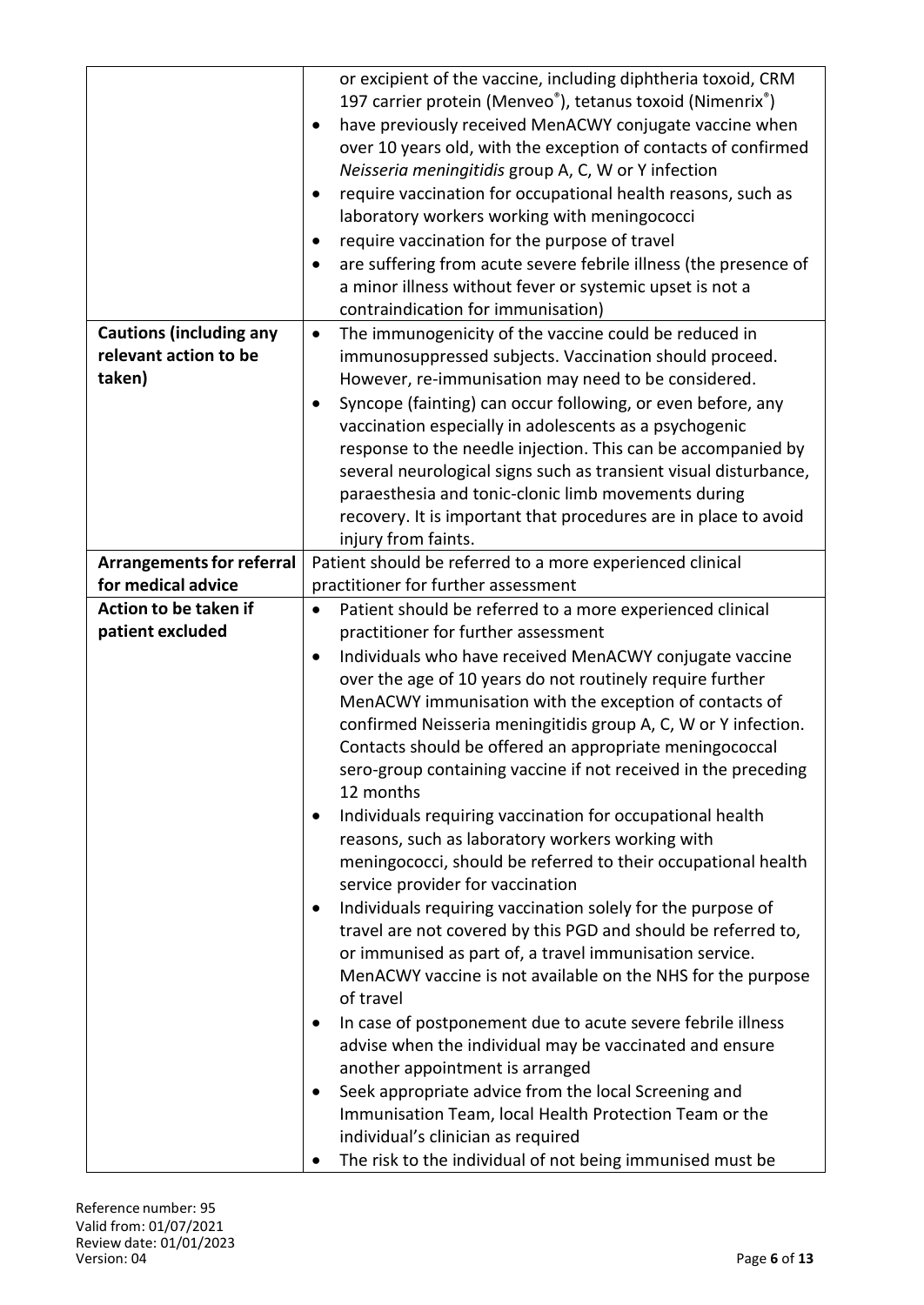|                       | taken into account                                                             |
|-----------------------|--------------------------------------------------------------------------------|
|                       | Document reason for exclusion and any action taken in<br>$\bullet$             |
|                       | individual's clinical records                                                  |
|                       | In a GP practice setting, inform or refer to the GP or prescriber<br>$\bullet$ |
|                       | as appropriate                                                                 |
| Action to be taken if | A verbal explanation should be given to the patient on: the<br>$\bullet$       |
| patient declines      | need for the medication and any possible effects or potential                  |
| treatment             | risks which may occur as a result of refusing treatment                        |
|                       | This information must be documented in the patients' health<br>$\bullet$       |
|                       | records                                                                        |
|                       | Any patient who declines care must have demonstrated<br>$\bullet$              |
|                       | capacity to do so                                                              |
|                       | Where appropriate care should be escalated<br>$\bullet$                        |
|                       | Informed consent, from the individual or a person legally able<br>$\bullet$    |
|                       | to act on the person's behalf, must be obtained for each                       |
|                       | administration                                                                 |

# **8. Details of the medicine**

| Name, form and strength             | Menveo®, 0.5ml reconstituted vaccine solution containing:                                |              |
|-------------------------------------|------------------------------------------------------------------------------------------|--------------|
| of medicine                         | Originally contained in powder vial:                                                     |              |
|                                     | Meningococcal group A oligosaccharide <sup>1</sup><br>10micrograms                       |              |
|                                     | Originally contained in the solution vial:                                               |              |
|                                     | Meningococcal group C oligosaccharide <sup>1</sup>                                       | 5 micrograms |
|                                     | Meningococcal group W135 oligosaccharide <sup>1</sup>                                    | 5 micrograms |
|                                     | Meningococcal group Y oligosaccharide <sup>1</sup>                                       | 5 micrograms |
|                                     | <sup>1</sup> conjugated to <i>Corynebacterium diphtheriae</i> CRM <sub>197</sub> protein |              |
|                                     | Or                                                                                       |              |
|                                     | Nimenrix®, 0.5ml reconstituted vaccine solution containing:                              |              |
|                                     | Originally in powder:                                                                    |              |
|                                     | Neisseria meningitidis A polysaccharide <sup>2</sup><br>5 micrograms                     |              |
|                                     | Neisseria meningitidis C polysaccharide <sup>2</sup><br>5 micrograms                     |              |
|                                     | Neisseria meningitidis W135 polysaccharide <sup>2</sup><br>5 micrograms                  |              |
|                                     | Neisseria meningitidis Y polysaccharide <sup>2</sup><br>5 micrograms                     |              |
|                                     | <sup>2</sup> conjugated to tetanus toxoid carrier protein<br>44 micrograms               |              |
|                                     | Solvent for solution for injection in pre-filled syringe                                 |              |
| <b>Legal category</b>               | Prescription Only Medicine (POM)                                                         |              |
| Black triangle $\blacktriangledown$ | <b>No</b>                                                                                |              |
| Indicate any off-label use          | Administration by deep subcutaneous injection to individuals<br>$\bullet$                |              |
| (if relevant)                       | with a bleeding disorder is off-label administration in line                             |              |
|                                     | with advice in Chapter 4 of 'The Green Book'                                             |              |
|                                     | Menveo <sup>®</sup> is off-label for children under 2 years of age.<br>$\bullet$         |              |
|                                     | Nimenrix <sup>®</sup> is licensed from 6 weeks of age for a schedule                     |              |
|                                     | with a two month interval between doses, but a one-month                                 |              |
|                                     | interval is in accordance with the advice in Chapter 22 of                               |              |
|                                     | 'The Green Book'. Either vaccine is recommended in                                       |              |
|                                     | accordance with the advice in Chapter 22 of 'The Green                                   |              |
|                                     | Book'                                                                                    |              |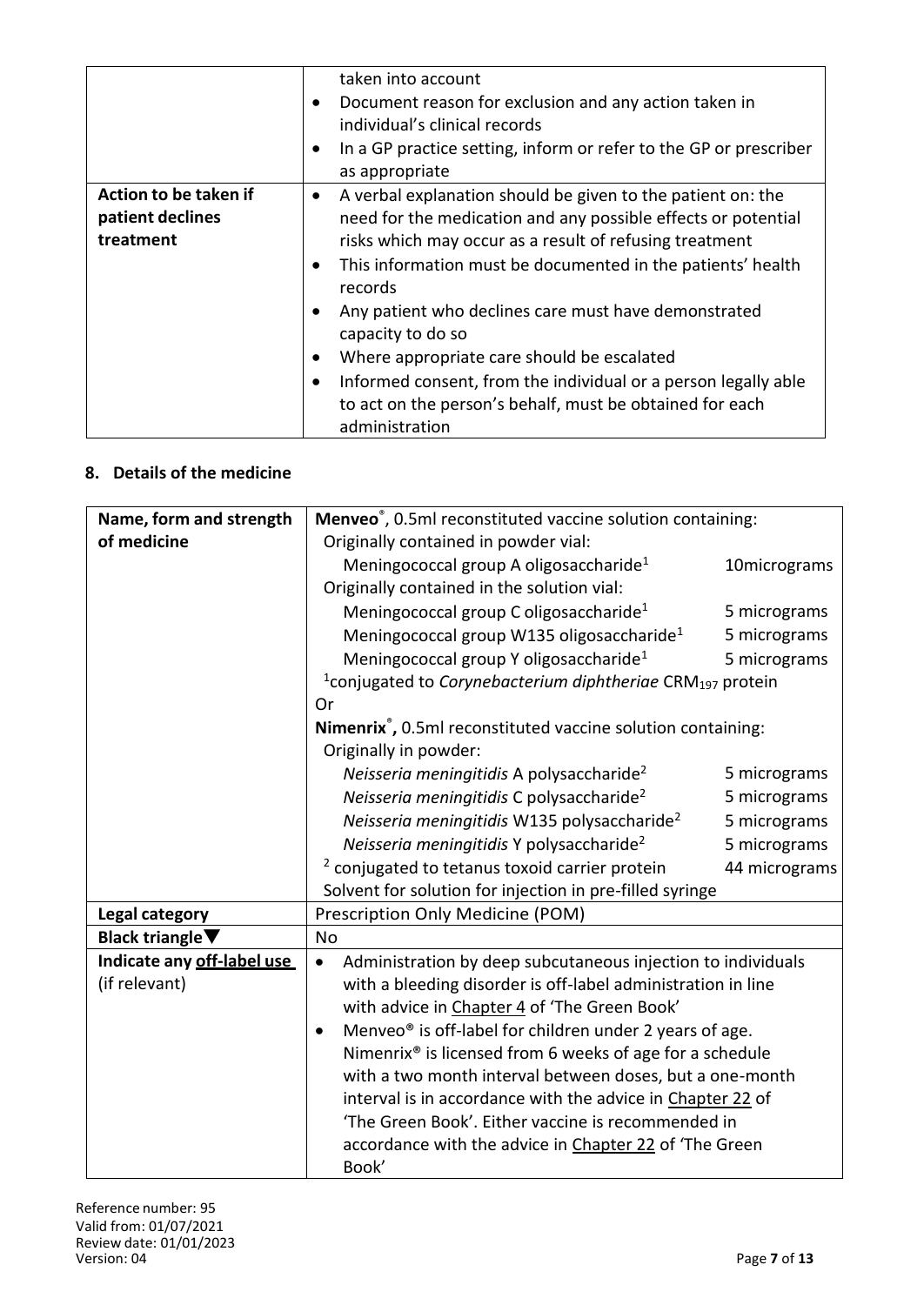|                 | Vaccine should be stored according to the conditions<br>$\bullet$                        |
|-----------------|------------------------------------------------------------------------------------------|
|                 | detailed in the Storage section below. However, in the event                             |
|                 | of an inadvertent or unavoidable deviation of these                                      |
|                 | conditions refer to PHE Vaccine Incident Guidance. Where                                 |
|                 | vaccine is assessed in accordance with these guidelines as                               |
|                 | appropriate for continued use this would constitute off-label                            |
|                 | administration under this PGD                                                            |
|                 | Where a vaccine is recommended off-label consider, as part<br>$\bullet$                  |
|                 | of the consent process, informing the individual/parent/carer                            |
|                 | that the vaccine is being offered in accordance with national                            |
|                 | guidance but that this is outside the product licence                                    |
| Route/method of | The MenACWY vaccines must be reconstituted in accordance<br>$\bullet$                    |
| administration  | with the manufacturers' instructions prior to administration                             |
|                 | Following reconstitution, MenACWY conjugate vaccine should<br>$\bullet$                  |
|                 | be given as a single 0.5ml dose by intramuscular injection,                              |
|                 | preferably in the deltoid region of the upper arm. The                                   |
|                 | anterolateral aspect of the thigh is the preferred site for infants                      |
|                 | under one year old                                                                       |
|                 | The MenACWY conjugate vaccines must not be given                                         |
|                 | ٠                                                                                        |
|                 | intravascularly or intradermally and must not be mixed with                              |
|                 | other vaccines in the same syringe                                                       |
|                 | For individuals with a bleeding disorder, vaccines normally<br>٠                         |
|                 | given by an IM route should be given by deep subcutaneous                                |
|                 | injection to reduce the risk of bleeding (see 'The Green Book'                           |
|                 | Chapter 4)                                                                               |
|                 | When administering at the same time as other vaccines care<br>٠                          |
|                 | should be taken to ensure that the appropriate route of                                  |
|                 | injection is used for all the vaccinations. The vaccines should be                       |
|                 | given at separate sites, preferably in different limbs. If given in                      |
|                 | the same limb, they should be given at least 2.5cm apart. The                            |
|                 | site at which each vaccine was given should be noted in the                              |
|                 | individual's records                                                                     |
|                 | The vaccine should be inspected visually for any foreign<br>٠                            |
|                 | particulate matter and/or variation of physical aspect before                            |
|                 | reconstitution and following reconstitution prior to                                     |
|                 | administration. In the event of either being observed, discard                           |
|                 | the vaccine                                                                              |
|                 | It is recommended that the vaccine be administered<br>٠                                  |
|                 | immediately after reconstitution, to minimize loss of potency.                           |
|                 | Discard reconstituted vaccine if it is not used within 8 hours                           |
|                 | (see storage section)                                                                    |
|                 | The SPCs for Menveo <sup>®</sup> and Nimenrix <sup>®</sup> provide further guidance<br>٠ |
|                 | on reconstitution and administration and are available from the                          |
|                 | electronic Medicines Compendium website:                                                 |
|                 | www.medicines.org.uk                                                                     |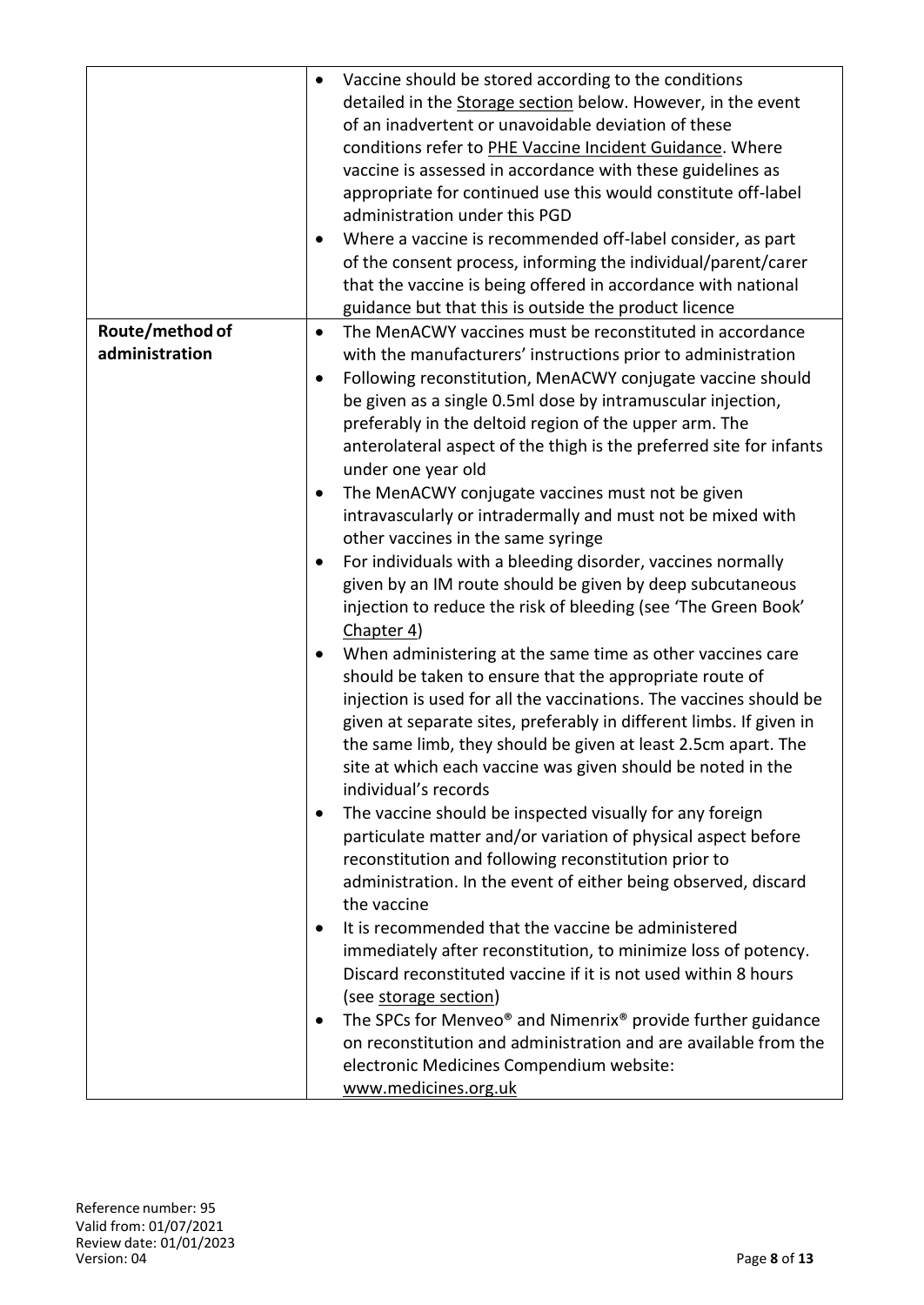| Dose and frequency        | Aged 12 months and over                                                             |  |  |
|---------------------------|-------------------------------------------------------------------------------------|--|--|
|                           | Single 0.5ml dose of either Menveo® or Nimenrix® vaccine.                           |  |  |
|                           | Note: Unless they are confirmed to have been immunised against                      |  |  |
|                           | the relevant meningococcal sero-group within the preceding 12                       |  |  |
|                           | months, vaccination should be offered to close contacts of any age.                 |  |  |
|                           |                                                                                     |  |  |
|                           | Contacts aged under 12 months                                                       |  |  |
|                           | Two 0.5ml doses administered at least 4 weeks apart (see Off-label                  |  |  |
|                           | section)                                                                            |  |  |
| <b>Quantity to be</b>     | Single dose of 0.5ml                                                                |  |  |
| administered              | (repeated at least 4 weeks later in children under 12 months of                     |  |  |
|                           | age)                                                                                |  |  |
| <b>Maximum or minimum</b> | Single dose of 0.5ml(repeated at least 4 weeks later in children                    |  |  |
| treatment period          | under 12 months of age)                                                             |  |  |
| <b>Storage</b>            | Store at +2°C to +8°C<br>$\bullet$                                                  |  |  |
|                           | Store in original packaging to protect from light<br>٠                              |  |  |
|                           | Do not freeze<br>$\bullet$                                                          |  |  |
|                           | In the event of an inadvertent or unavoidable deviation of these                    |  |  |
|                           | conditions vaccine that has been stored outside the conditions                      |  |  |
|                           | stated above should be quarantined and risk assessed for                            |  |  |
|                           | suitability of continued off-label use or appropriate disposal,                     |  |  |
|                           | refer to PHE Vaccine Incident Guidance                                              |  |  |
| <b>Adverse effects</b>    | <b>Menveo</b>                                                                       |  |  |
|                           | The most common adverse reactions observed after                                    |  |  |
|                           | administration of Menveo vaccine are drowsiness, malaise,                           |  |  |
|                           |                                                                                     |  |  |
|                           | headache, nausea, irritability and injection site pain, erythema<br>and induration. |  |  |
|                           | Fever, chills, nausea, vomiting, diarrhoea, eating disorders,                       |  |  |
|                           |                                                                                     |  |  |
|                           | myalgia, arthralgia and rash are also listed as common side<br>effects              |  |  |
|                           |                                                                                     |  |  |
|                           | <b>Nimenrix</b> ®                                                                   |  |  |
|                           | The most common adverse reactions observed after                                    |  |  |
|                           | administration of Nimenrix® vaccine are drowsiness, fatigue,                        |  |  |
|                           | headache, loss of appetite, irritability, fever and injection site                  |  |  |
|                           | pain, erythema and induration                                                       |  |  |
|                           | Gastro-intestinal symptoms (including nausea, vomiting and<br>$\bullet$             |  |  |
|                           | diarrhoea) and injection site haematoma are also listed as                          |  |  |
|                           | common side effects                                                                 |  |  |
|                           | A detailed list of adverse reactions associated with Menveo or                      |  |  |
|                           | Nimenrix® is available in the SPC for the vaccine, which is                         |  |  |
|                           | available from the electronic Medicines Compendium website:                         |  |  |
|                           | www.medicines.org.uk                                                                |  |  |
|                           | Healthcare professionals and individuals/parents/carers are                         |  |  |
|                           | encouraged to report suspected adverse reactions to the                             |  |  |
|                           | Medicines and Healthcare products Regulatory Agency (MHRA)                          |  |  |
|                           | using the Yellow Card reporting scheme on:                                          |  |  |
|                           |                                                                                     |  |  |
|                           | http://yellowcard.mhra.gov.uk or search for MHRA Yellow Card                        |  |  |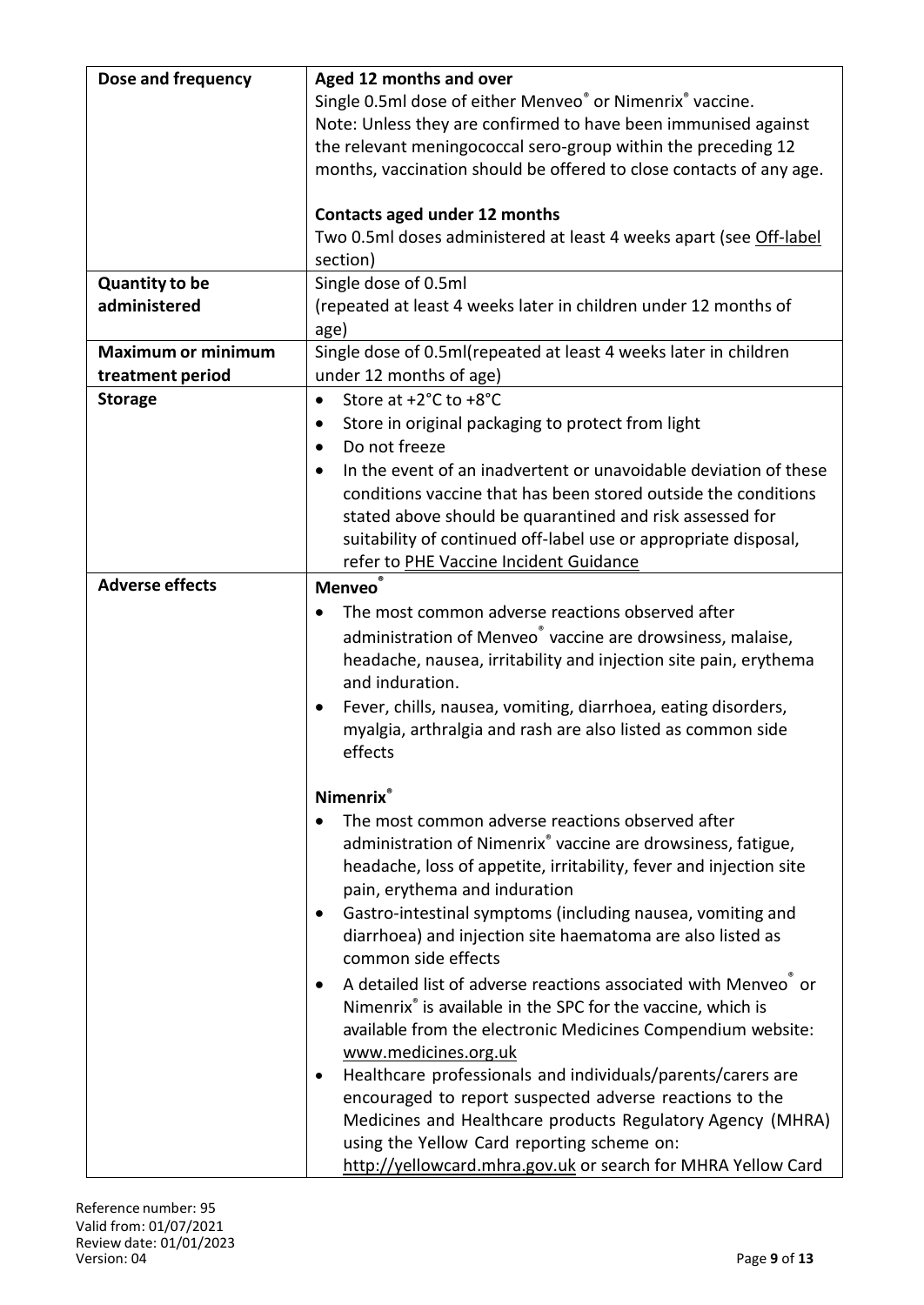|                           | in the Google Play or Apple App Store<br>Any adverse reaction to the vaccine should be documented in the        |  |
|---------------------------|-----------------------------------------------------------------------------------------------------------------|--|
|                           | individual's record and the individual's GP should be informed.                                                 |  |
| <b>Records to be kept</b> | The administration of any medication given under a PGD must be<br>recorded within the patients' medical records |  |
|                           | Please see Appendix C for more details.                                                                         |  |

# **9. Patient information**

| Verbal/Written             | $\bullet$ | Verbal information must be given to patients and or carers for all               |
|----------------------------|-----------|----------------------------------------------------------------------------------|
| information to be given to |           | medication being administered under a PGD                                        |
| patient or carer           | $\bullet$ | Where medication is being supplied under a PGD, written                          |
|                            |           | patient information leaflet must also be supplied                                |
|                            | ٠         | A patient information leaflet is available on request                            |
|                            | $\bullet$ | Offer marketing authorisation holder's patient information                       |
|                            |           | leaflet (PIL) provided with the vaccine.                                         |
|                            |           | Immunisation promotional material may be provided as                             |
|                            |           | appropriate.                                                                     |
|                            | $\bullet$ | For parents of 'contact' children under 12 months:                               |
|                            | $\bullet$ | Why is my child being offered an 'off-label' vaccine.                            |
|                            |           | Available from:                                                                  |
|                            |           | www.gov.uk/government/collections/immunisation                                   |
| Follow-up advice to be     | $\bullet$ | If symptoms do not improve or worsen or you become unwell,                       |
| given to patient or carer  |           | seek medical advice immediately                                                  |
|                            | $\bullet$ | When administration is postponed advise the                                      |
|                            |           | individual/carer/parent when to return for vaccination                           |
|                            |           | Menveo <sup>®</sup> or Nimenrix <sup>®</sup> will only confer protection against |
|                            |           | Neisseria meningitidis group A, C, W and Y. The vaccine will not                 |
|                            |           | protect against any other Neisseria meningitidis groups.                         |
|                            |           | Individuals should continue to seek prompt medical attention at                  |
|                            |           | the first signs of possible meningitis infection                                 |
|                            | $\bullet$ | Inform individual/parent/carer of possible side effects and their<br>management  |
|                            | $\bullet$ | Give advice regarding normal reaction to the injection, for                      |
|                            |           | example redness and pain at the injection site                                   |
|                            | $\bullet$ | The individual/parent/carer should be advised to seek medical                    |
|                            |           | advice in the event of a severe adverse reaction                                 |
|                            |           | When applicable, advise the individual/parent/carer when the                     |
|                            |           | subsequent dose is due                                                           |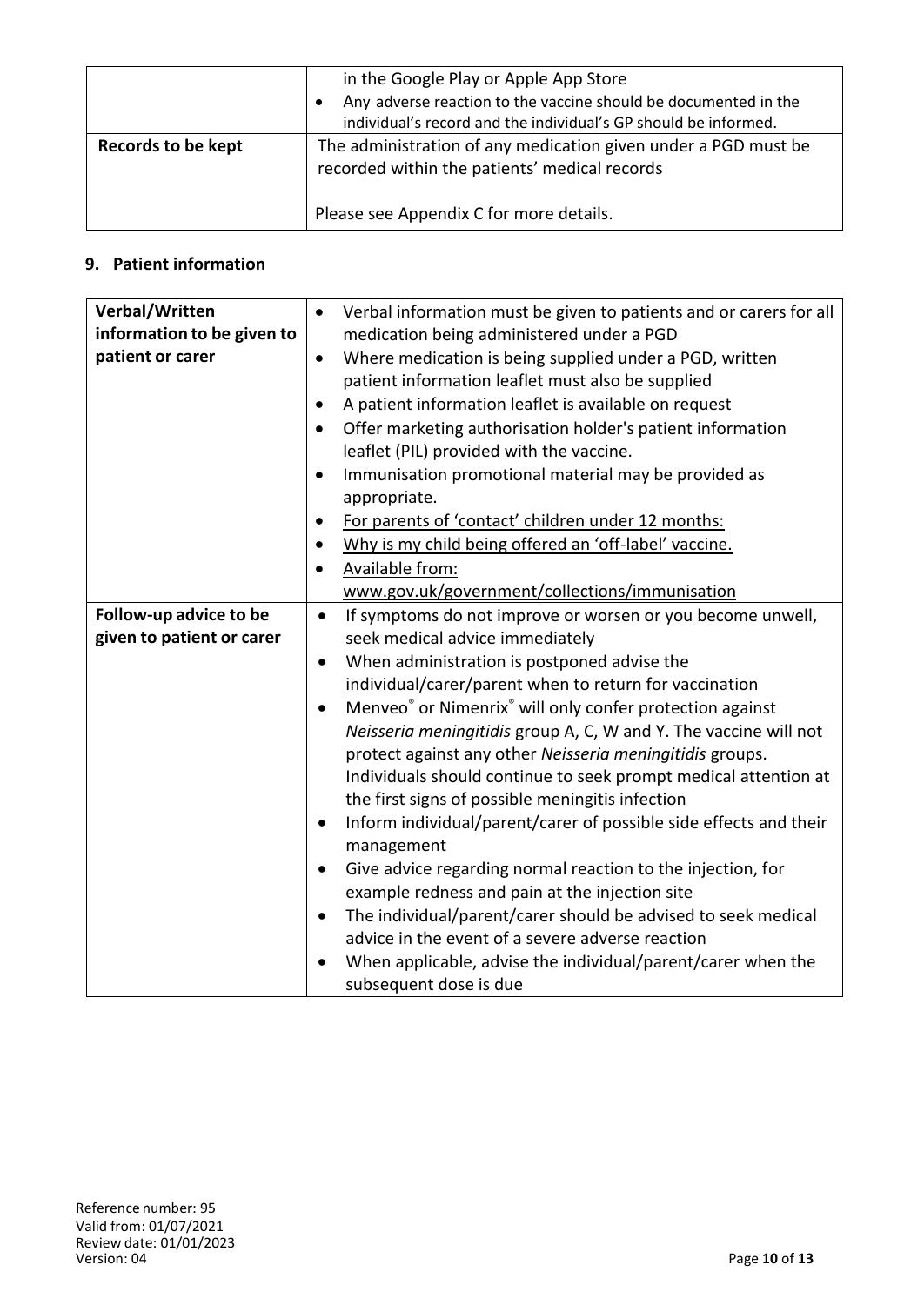#### **10. Appendix A**

**References**

# 1. British National Formulary (BNF) available online: https://bnf.nice.org.uk

- 2. Nursing and Midwifery (2018) "The code" available online: https://www.nmc.org.uk
- 3. Current Health Care Professions Council standards of practice
- 4. General Pharmaceutical Council standards
- 5. The General Optical Council
- 6. Electronic medicines compendium available online: https://www.medicines.org.uk

# **MenACWY Conjugate Vaccine**

- Nimenrix® Summary of Product Characteristics. Pfizer Ltd. Updated 23 November 2020. http://www.medicines.org.uk/emc/medicine/26514
- Menveo® Summary of Product Characteristics. GlaxoSmithKline UK. Updated February 2021 http://www.medicines.org.uk/emc/medicine/27347
- Immunisation Against Infectious Disease: The Green Book, Chapter 22 last updated 20 September 2016.
	- https://www.gov.uk/government/publications/meningococcal-the-green-book-chapter-22
- Guidance for Public Health Management of Meningococcal Disease in the UK, Public Health England, published 13 March 2018, updated 06 August 2019 . https://www.gov.uk/government/publications/meningococcal-disease-guidance-on-publichealth-management
- Meningococcal ACWY (MenACWY) vaccination programme 2020/2021 https://digital.nhs.uk/services/general-practice-gp-collections/serviceinformation/meninogococcal-acwy-menacwy-vaccination-programme
- Meningococcal Disease: Guidance, Data and Analysis. Last updated 20 December 2019 https://www.gov.uk/government/collections/meningococcal-disease-guidance-data-andanalysis

### **General**

- Health Technical Memorandum 07-01: Safe Management of Healthcare Waste. Department of Health 20 March 2013. https://www.gov.uk/government/publications/guidance-on-the-safemanagement-of-healthcare-waste
- National Minimum Standards and Core Curriculum for Immunisation Training. Published February 2018. https://www.gov.uk/government/publications/national-minimum-standardsand-core-curriculum-for-immunisation-training-for-registered-healthcare-practitioners
- NICE Medicines Practice Guideline 2 (MPG2): Patient Group Directions. Published March 2017. https://www.nice.org.uk/guidance/mpg2
- NICE MPG2 Patient group directions: competency framework for health professionals using patient group directions. Updated March 2017. https://www.nice.org.uk/guidance/mpg2/resources
- PHE Immunisation Collection https://www.gov.uk/government/collections/immunisation
- PHE Vaccine Incident Guidance https://www.gov.uk/government/publications/vaccine-incident-guidance-responding-tovaccine-errors
- Protocol for ordering storage and handling of vaccines. April 2014.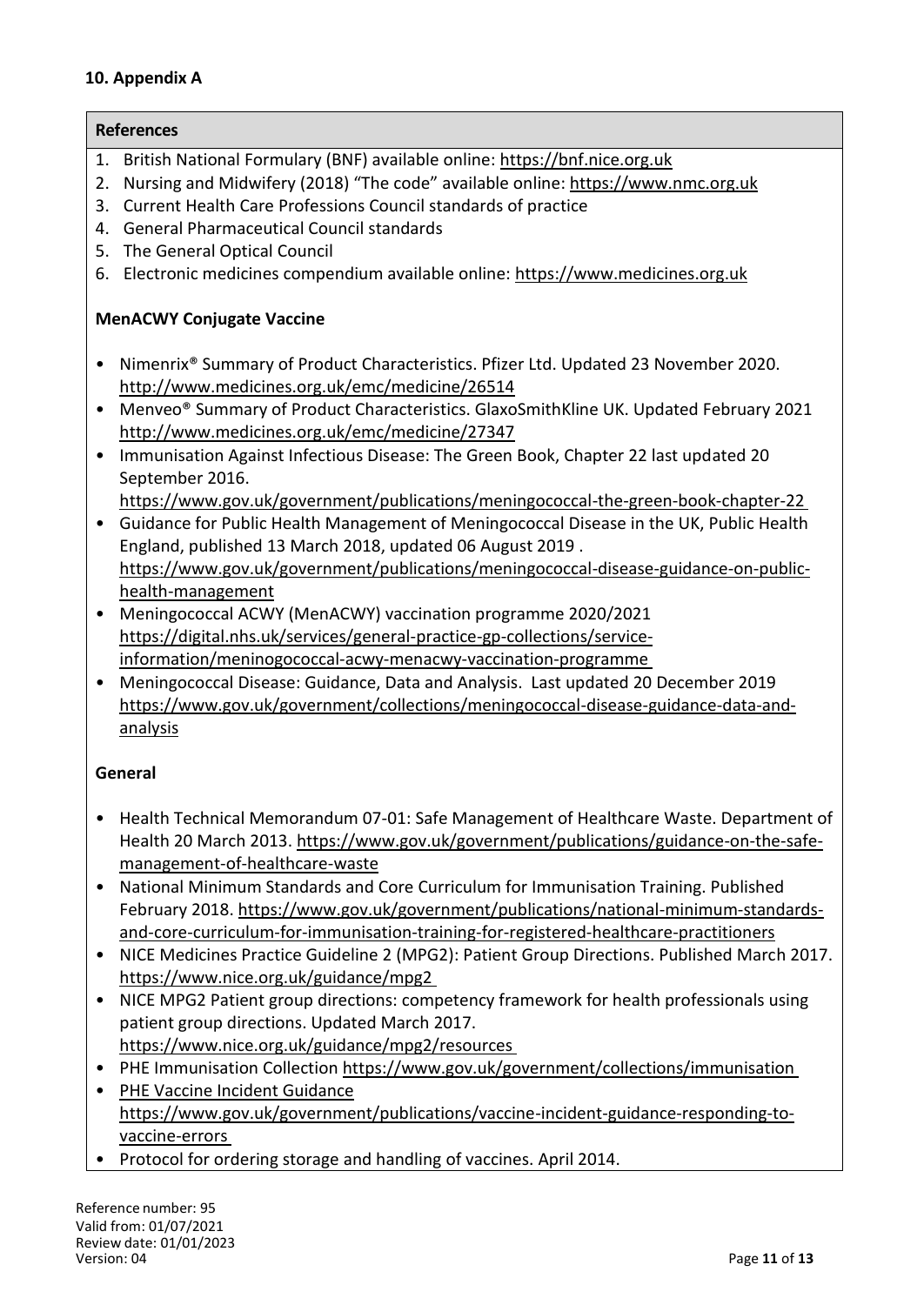https://www.gov.uk/government/publications/protocol-for-ordering-storing-and-handlingvaccines

#### **11. Appendix B**

#### **Health professionals agreed to practice**

- Each registered healthcare professional will hold their own Competency framework which will be signed and agreed by their mentor
- A mentor is defined within the Manx Care policy as any ward/area managers, sisters, senior nurses, GPs, pharmacists or senior paramedics who has completed the PGD training themselves

### **12. Appendix C**

| <b>Special</b><br>considerations/<br>additional<br>information | Ensure there is immediate access to adrenaline (epinephrine) 1 in 1000<br>injection and access to a telephone.<br>Each brand of vaccine uses a different carrier protein and the healthcare<br>professional should refer to the SPC supplied with the vaccine if there<br>has been a previous hypersensitivity reaction to vaccination.<br>Meningococcal vaccines may be given to pregnant women when<br>clinically indicated. There is no evidence of risk from vaccinating<br>pregnant women or those who are breast-feeding with inactivated<br>virus or bacterial vaccines or toxoids.                                                                                          |
|----------------------------------------------------------------|-------------------------------------------------------------------------------------------------------------------------------------------------------------------------------------------------------------------------------------------------------------------------------------------------------------------------------------------------------------------------------------------------------------------------------------------------------------------------------------------------------------------------------------------------------------------------------------------------------------------------------------------------------------------------------------|
| <b>Disposal</b>                                                | Equipment used for immunisation, including used vials, ampoules, or<br>syringes, should be disposed of safely in a UN-approved puncture-<br>resistant 'sharps' box, according to local authority regulations and<br>guidance in the technical memorandum 07-01: Safe management of<br>healthcare waste (Department of Health, 2013).                                                                                                                                                                                                                                                                                                                                                |
| <b>Supplies</b>                                                | Centrally purchased vaccines for the national immunisation<br>$\bullet$<br>programme for the NHS can only be ordered via ImmForm. Vaccines<br>for the national immunisation programme are provided free of<br>charge.<br>Vaccine for the national immunisation programme should not be<br>$\bullet$<br>used for the vaccination of contacts of confirmed cases and in<br>outbreaks of MenACWY infection. Vaccine should be ordered from<br>the manufacturers/wholesalers.<br>Protocols for the ordering, storage and handling of vaccines should<br>be followed to prevent vaccine wastage (see protocol for ordering<br>storage and handling of vaccines and Green Book Chapter 3) |